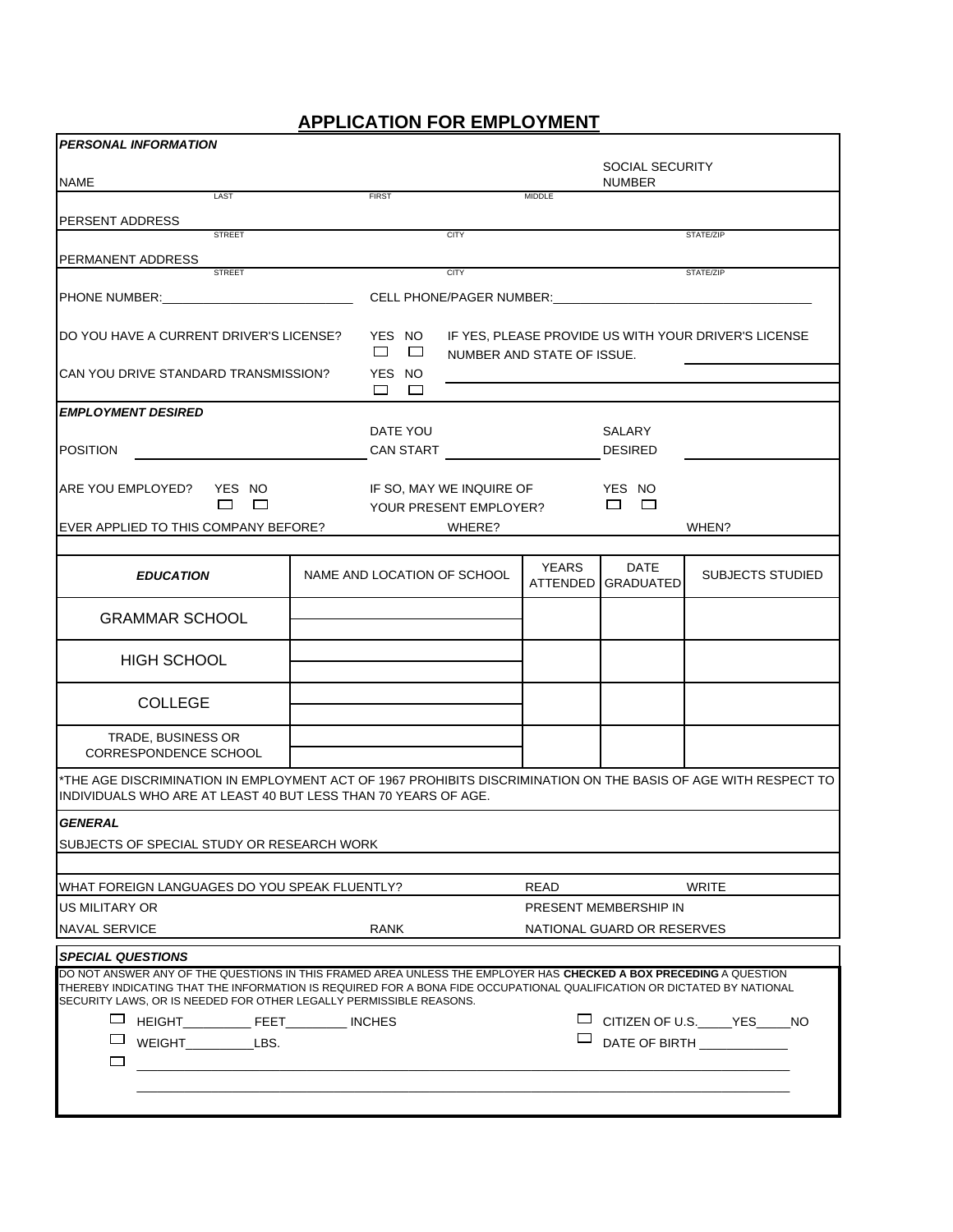| <b>SPECIAL QUESTIONS</b>                                                                                                                                                                                                                                                                                                                                              |                                                                                                                                                                                                                                                                                                                                                                                                                                                                       |                                                                                                  |               |                                        |                 |                              |  |  |
|-----------------------------------------------------------------------------------------------------------------------------------------------------------------------------------------------------------------------------------------------------------------------------------------------------------------------------------------------------------------------|-----------------------------------------------------------------------------------------------------------------------------------------------------------------------------------------------------------------------------------------------------------------------------------------------------------------------------------------------------------------------------------------------------------------------------------------------------------------------|--------------------------------------------------------------------------------------------------|---------------|----------------------------------------|-----------------|------------------------------|--|--|
| DO YOU HAVE ANY PHYSICAL DEFECTS THAT PRECLUDE YOU FROM<br>PERFORMING ANY WORK FOR WHICH YOU ARE BEING CONSIDERED?                                                                                                                                                                                                                                                    |                                                                                                                                                                                                                                                                                                                                                                                                                                                                       |                                                                                                  |               |                                        |                 |                              |  |  |
| WERE YOU EVER INJURED?<br>GIVE DETAILS:                                                                                                                                                                                                                                                                                                                               |                                                                                                                                                                                                                                                                                                                                                                                                                                                                       |                                                                                                  |               |                                        |                 |                              |  |  |
|                                                                                                                                                                                                                                                                                                                                                                       |                                                                                                                                                                                                                                                                                                                                                                                                                                                                       |                                                                                                  |               |                                        |                 |                              |  |  |
|                                                                                                                                                                                                                                                                                                                                                                       | HAVE YOU ANY DEFECTS IN HEARING?<br>IN VISION?<br>IN SPEECH?                                                                                                                                                                                                                                                                                                                                                                                                          |                                                                                                  |               |                                        |                 |                              |  |  |
| IN CASE OF                                                                                                                                                                                                                                                                                                                                                            |                                                                                                                                                                                                                                                                                                                                                                                                                                                                       |                                                                                                  |               |                                        |                 |                              |  |  |
| <b>EMERGENCY NOTIFY:</b><br><b>NAME</b><br><b>ADDRESS</b><br>PHONE NO.                                                                                                                                                                                                                                                                                                |                                                                                                                                                                                                                                                                                                                                                                                                                                                                       |                                                                                                  |               |                                        |                 |                              |  |  |
|                                                                                                                                                                                                                                                                                                                                                                       | FORMER EMPLOYERS: (LIST BELOW LAST FOUR EMPLOYERS, STARTING WITH LAST ONE FIRST)                                                                                                                                                                                                                                                                                                                                                                                      |                                                                                                  |               |                                        |                 |                              |  |  |
| DATE MONTH AND                                                                                                                                                                                                                                                                                                                                                        |                                                                                                                                                                                                                                                                                                                                                                                                                                                                       |                                                                                                  |               |                                        |                 |                              |  |  |
| <b>YEAR</b>                                                                                                                                                                                                                                                                                                                                                           |                                                                                                                                                                                                                                                                                                                                                                                                                                                                       | <b>NAME AND ADDRESS OF EMPLOYER</b>                                                              | <b>SALARY</b> | <b>POSITION</b>                        |                 | <b>REASON FOR LEAVING</b>    |  |  |
| <b>FROM</b>                                                                                                                                                                                                                                                                                                                                                           |                                                                                                                                                                                                                                                                                                                                                                                                                                                                       |                                                                                                  |               |                                        |                 |                              |  |  |
| TO                                                                                                                                                                                                                                                                                                                                                                    |                                                                                                                                                                                                                                                                                                                                                                                                                                                                       |                                                                                                  |               |                                        |                 |                              |  |  |
| <b>FROM</b>                                                                                                                                                                                                                                                                                                                                                           |                                                                                                                                                                                                                                                                                                                                                                                                                                                                       |                                                                                                  |               |                                        |                 |                              |  |  |
| <b>TO</b>                                                                                                                                                                                                                                                                                                                                                             |                                                                                                                                                                                                                                                                                                                                                                                                                                                                       |                                                                                                  |               |                                        |                 |                              |  |  |
| <b>FROM</b><br>TO                                                                                                                                                                                                                                                                                                                                                     |                                                                                                                                                                                                                                                                                                                                                                                                                                                                       |                                                                                                  |               |                                        |                 |                              |  |  |
| <b>FROM</b>                                                                                                                                                                                                                                                                                                                                                           |                                                                                                                                                                                                                                                                                                                                                                                                                                                                       |                                                                                                  |               |                                        |                 |                              |  |  |
| TO                                                                                                                                                                                                                                                                                                                                                                    |                                                                                                                                                                                                                                                                                                                                                                                                                                                                       |                                                                                                  |               |                                        |                 |                              |  |  |
| <b>REFERENCES:</b>                                                                                                                                                                                                                                                                                                                                                    |                                                                                                                                                                                                                                                                                                                                                                                                                                                                       |                                                                                                  |               |                                        |                 |                              |  |  |
|                                                                                                                                                                                                                                                                                                                                                                       |                                                                                                                                                                                                                                                                                                                                                                                                                                                                       | GIVE BELOW THE NAMES OF THREE PERSONS NOT RELATED TO YOU, WHOM YOU HAVE KNOWN AT LEAST ONE YEAR. |               |                                        |                 |                              |  |  |
| <b>NAME</b>                                                                                                                                                                                                                                                                                                                                                           |                                                                                                                                                                                                                                                                                                                                                                                                                                                                       | <b>ADDRESS</b>                                                                                   |               |                                        | <b>BUSINESS</b> | <b>YEARS</b><br><b>KNOWN</b> |  |  |
|                                                                                                                                                                                                                                                                                                                                                                       |                                                                                                                                                                                                                                                                                                                                                                                                                                                                       |                                                                                                  |               |                                        |                 |                              |  |  |
|                                                                                                                                                                                                                                                                                                                                                                       |                                                                                                                                                                                                                                                                                                                                                                                                                                                                       |                                                                                                  |               |                                        |                 |                              |  |  |
|                                                                                                                                                                                                                                                                                                                                                                       |                                                                                                                                                                                                                                                                                                                                                                                                                                                                       |                                                                                                  |               |                                        |                 |                              |  |  |
|                                                                                                                                                                                                                                                                                                                                                                       |                                                                                                                                                                                                                                                                                                                                                                                                                                                                       |                                                                                                  |               |                                        |                 |                              |  |  |
|                                                                                                                                                                                                                                                                                                                                                                       |                                                                                                                                                                                                                                                                                                                                                                                                                                                                       |                                                                                                  |               |                                        |                 |                              |  |  |
| I AUTHORIZE INVESTIGATION OF ALL STATEMENTS CONTAINED IN THIS APPLICATION. I UNDERSTAND THAT MISREPRESENTATION OR OMISSION OF<br>FACTS CALLED FOR IS CAUSE FOR DISMISSAL, FURTHER, I UNDERSTAND AND AGREE THAT MY EMPLOYMENT IS FOR NO DEFINITE PERIOD AND<br>MAY, REGARDLESS OF THE DATE OF MY WAGES AND SALARY, BE TERMINATED ANY TIME WITHOUT ANY PREVIOUS NOTICE. |                                                                                                                                                                                                                                                                                                                                                                                                                                                                       |                                                                                                  |               |                                        |                 |                              |  |  |
|                                                                                                                                                                                                                                                                                                                                                                       |                                                                                                                                                                                                                                                                                                                                                                                                                                                                       |                                                                                                  |               |                                        |                 |                              |  |  |
| <b>SIGNATURE</b><br>DATE                                                                                                                                                                                                                                                                                                                                              |                                                                                                                                                                                                                                                                                                                                                                                                                                                                       |                                                                                                  |               |                                        |                 |                              |  |  |
| <b>INTERVIEWED BY</b><br>DATE                                                                                                                                                                                                                                                                                                                                         |                                                                                                                                                                                                                                                                                                                                                                                                                                                                       |                                                                                                  |               |                                        |                 |                              |  |  |
|                                                                                                                                                                                                                                                                                                                                                                       |                                                                                                                                                                                                                                                                                                                                                                                                                                                                       |                                                                                                  |               |                                        |                 |                              |  |  |
| <b>REMARKS:</b>                                                                                                                                                                                                                                                                                                                                                       |                                                                                                                                                                                                                                                                                                                                                                                                                                                                       |                                                                                                  |               |                                        |                 |                              |  |  |
|                                                                                                                                                                                                                                                                                                                                                                       |                                                                                                                                                                                                                                                                                                                                                                                                                                                                       |                                                                                                  |               |                                        |                 |                              |  |  |
|                                                                                                                                                                                                                                                                                                                                                                       |                                                                                                                                                                                                                                                                                                                                                                                                                                                                       |                                                                                                  |               |                                        |                 |                              |  |  |
|                                                                                                                                                                                                                                                                                                                                                                       | CHARACTER: University of the contract of the contract of the contract of the contract of the contract of the contract of the contract of the contract of the contract of the contract of the contract of the contract of the c<br><b>NEATNESS:</b> the contract of the contract of the contract of the contract of the contract of the contract of the contract of the contract of the contract of the contract of the contract of the contract of the contract of th |                                                                                                  |               |                                        |                 |                              |  |  |
| PERSONALITY: New York PERSONALITY:                                                                                                                                                                                                                                                                                                                                    |                                                                                                                                                                                                                                                                                                                                                                                                                                                                       |                                                                                                  |               | <b>ABILITY: ______________________</b> |                 |                              |  |  |
|                                                                                                                                                                                                                                                                                                                                                                       |                                                                                                                                                                                                                                                                                                                                                                                                                                                                       |                                                                                                  |               | <b>WILL</b>                            | SALARY          |                              |  |  |
| <b>HIRED</b><br>APPROVED: 1                                                                                                                                                                                                                                                                                                                                           | FOR DEPT.                                                                                                                                                                                                                                                                                                                                                                                                                                                             | <b>POSITION</b><br>2.                                                                            |               | <b>REPORT</b><br>3.                    | WAGES           |                              |  |  |
| <b>EMPLOYMENT MANAGER</b>                                                                                                                                                                                                                                                                                                                                             |                                                                                                                                                                                                                                                                                                                                                                                                                                                                       | DEPT. HEAD                                                                                       |               | <b>GENERAL MANAGER</b>                 |                 |                              |  |  |
|                                                                                                                                                                                                                                                                                                                                                                       |                                                                                                                                                                                                                                                                                                                                                                                                                                                                       |                                                                                                  |               |                                        |                 |                              |  |  |
|                                                                                                                                                                                                                                                                                                                                                                       | THIS FORM HAS BEEN DESIGNED TO COMPLY WITH STATE AND FEDERAL FAIR EMPLOYMENT PRACTICE LAWS PROHIBITING DISCRIMINATION ON THE BASIS OF                                                                                                                                                                                                                                                                                                                                 |                                                                                                  |               |                                        |                 |                              |  |  |
| AN APPLICANTS SEX OR MINORITY STATUS. QUESTIONS DIRECTLY OR INDIRECTLY REFLECTING SUCH STATUS HAVE BEEN INCLUDED ONLY WHERE NEEDED<br>TO DETERMINE A BONA FIDE OCCUPATIONAL QUALIFICATION OR FOR OTHER PERMISSIBLE PURPOSES, SUCH QUESTIONS ARE APPROPRIATELY NOTED ON                                                                                                |                                                                                                                                                                                                                                                                                                                                                                                                                                                                       |                                                                                                  |               |                                        |                 |                              |  |  |
| THE APPLICATION. THIS FORM HAS BEEN RECREATED BY MELODI BUNN EMPLOYED WITH SCOTT ELECTRIC COMPANY.                                                                                                                                                                                                                                                                    |                                                                                                                                                                                                                                                                                                                                                                                                                                                                       |                                                                                                  |               |                                        |                 |                              |  |  |